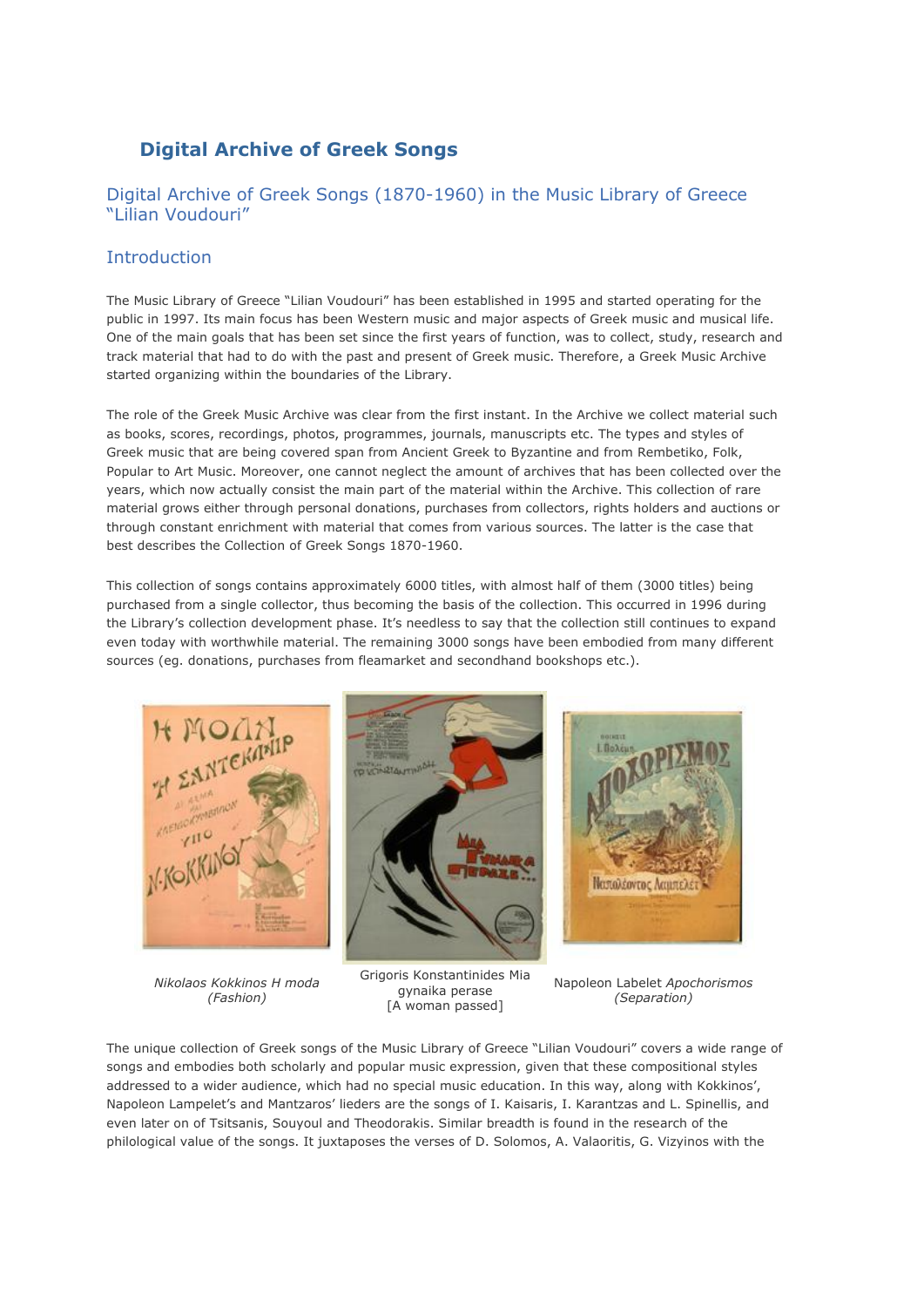kind of verse – technique used to create more popular songs and was inspired by the everyday life of the time.

In order to fully understand and be able to judge the musicological importance of this material it seems useful to proceed to a brief historical overview that could help place these types of music within the frame of Greek music life and history.

[Επιστροφή](http://old.mmb.org.gr/page/default.asp?id=5001&la=2) στην αρχή

#### Historical Overview

The Library's collection of Greek songs is comprised of music that has been described as "popular" in the broader sense of this term. Here it seems useful to remind the entry for the term "popular" as it has been defined in the Grove Dictionary of Music and Musicians: "A term used widely in everyday discourse, generally to refer to types of music that are considered to be of lower value and complexity than art music, and to be readily accessible to large numbers of musically uneducated listeners rather to an elite. It is, however, one of the most difficult terms to define precisely. This is partly because its meaning (and that of equivalent words in other languages) has shifted historically and often varies in different cultures; partly because its boundaries are hazy, with individual pieces or genres moving into or out of the category, or being located other inside or outside it by different observers". This seems, more or less, describing the case with Greek popular music.

During the years of the Ottoman occupation in mainland Greece, Heptanisa (Ionian islands) have been the only part of the Greek world of that time that remained unoccupied and thus had the opportunity to be in connection with the West. For most of the time before the creation of an independent Greek country that occurred in 1827, the Ionian islands were under an English or French command. This resulted to a closer connection with the western spirit and the ability to absorb western influence. In the field of music one can observe that there has been a close connection with the Italian popular element that was mainly expressed in the genre of melodrama. Melodramatic companies toured in the Ionian Islands and audiences had the opportunity to listen to popular arias from Italian operas.

After the establishment of an independent Greek country in 1827, these companies initiated their sets of tours around mainland Greece and mainly in cities that had a strong bourgeois community. These were cities like Patras and Syros. Athens, on the other hand, was small and poor, with limited artistic life. However, with the enthronement of King Otto and the establishment of various cultural societies something seemed to be changing. Cultural life was enriched and Italian companies started visiting Athens as well. Here we need to mention the effort that was being asserted by bourgeois circles for a Westernization of Greek society.

During the final decade of the 19th century, one can observe the influence Italian Bel Canto had in Greek songs that were being composed at the time. Composers, of Ionian descent mainly, such as Napoleon Lambelet, George Lambelet, Dionysios Lavrangas, Dimitrios Rodios, Nikolaos Kokkinos wrote songs that were meant to become popular. These were published and used for entertainment reasons.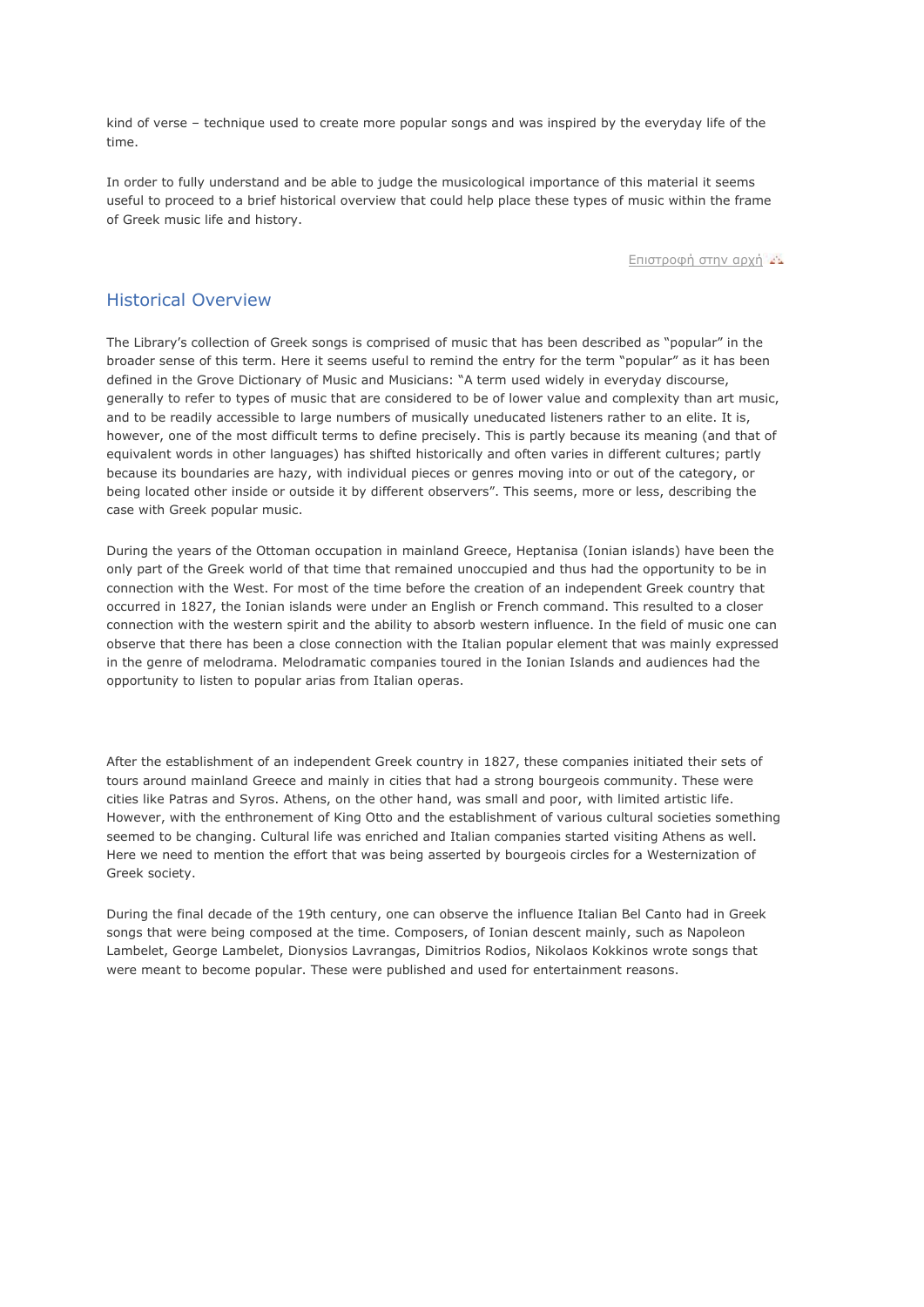



Attic (Kleon Triantafyllou) Theofrastos

Sakellaridis

In the first decades of the 20th century and mainly during the Athenian bell époque period (1900-1920), a new song genre is being created, the "Athenian Song". The two main types are an italian canconetta-style and the "kantada", which is really a polyphonic song. In those years, a new type of entertainment, The Athenian Varieté, becomes extremely popular. Composers like Theophrastos Sakellarides, Grigoris Konstantinides, Lola Votti, Attic (Kleon Triantafyllou) are the main representatives of this new genre that mixes music, songs and theatrical sketches. The songs included in this type of varieté were deeply influenced by western equivalents. This meant that audiences had the opportunity to be introduced in European popular music (a mixture of cabaret music, operetta and varieté music). In this case, publications of foreign songs in sheet music helped audiences receive them more easily.



Eduardo Bianco's Orchestra **Athenian Operetta** 

In latter years, the musical elements introduced in the Athenian Varieté, were described as "light" or even "European music" in order to significantly differentiate from other genres such as rebetiko, the urban songs of lower class people, a genre that was heavily influenced by the populations arriving to Greece just after 1922 and the Minor Asia destruction. This "light music" was comprised of songs in styles that were only found in foreign countries and in genres such as tango, fox trot, rumba, etc. Greek composers started writing their own melodies on patterns that did not have much resemblance to folk or other popular music types. Light music moved from the theatre to nightclubs, bars and tavernas with music. At that time rebetiko music was an outcast genre and only lower social class people listened and entertained themselves to it. This of course changed in due course.

On this occasion, a particular mention should be made to the genre of Greek operetta. Along with the Athenian Varieté, operetta was one of the most popular types of music. It is a fact that the varieté was eventually taken over by the operetta world and during the 1920s operetta conquered and extinguished it. However, its reign was meant to be short. Its predominance started around 1916 and the nadir point seems to be around 1928. It has been estimated that around 1000 operettas have been composed through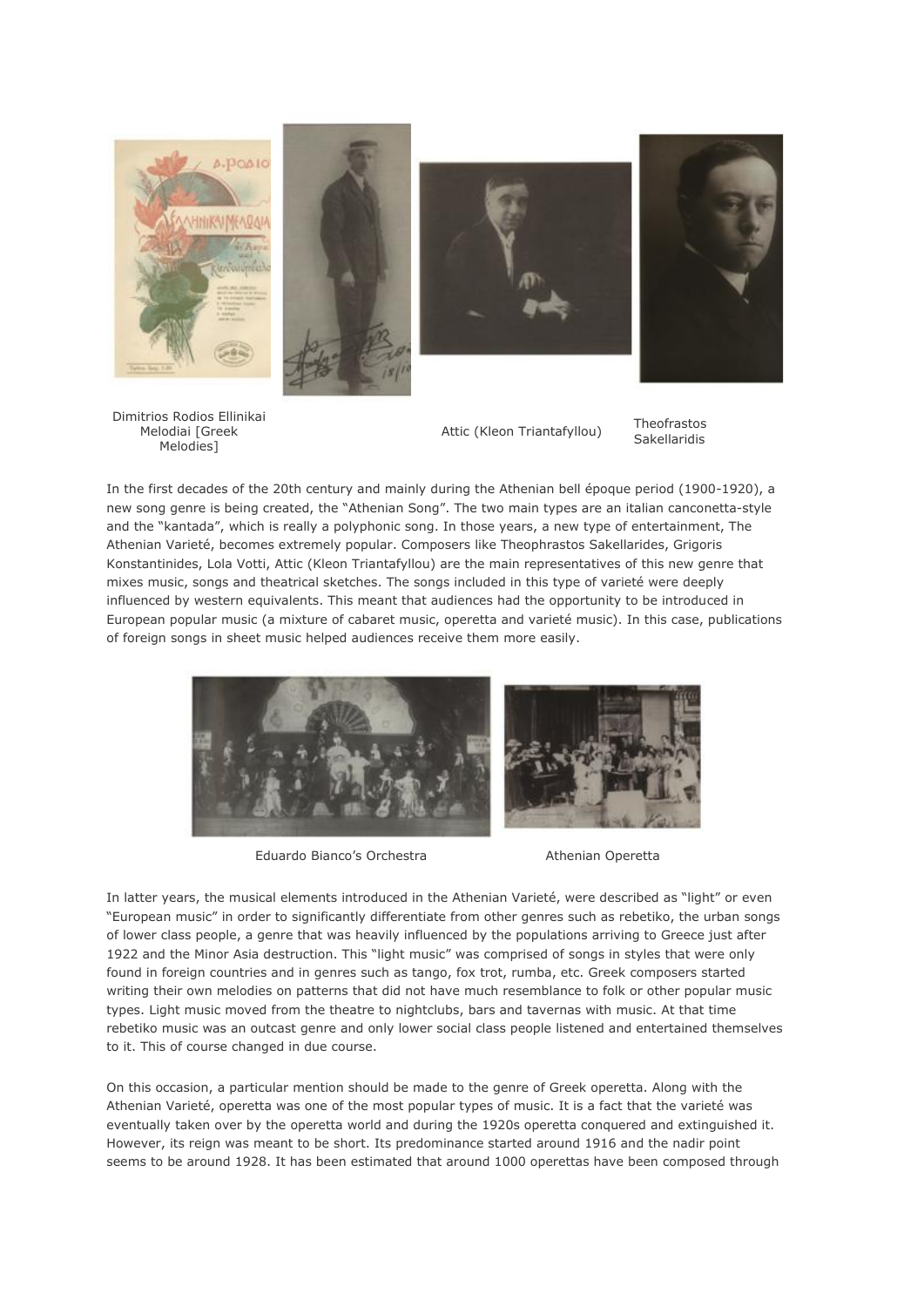the years of its reign. The most popular songs deriving from these operettas were heard in unconventional places such as tavernas and these were printed in sheet music form.

From 1930 onwards one can observe a significant change. Now music could be diffused through the new technologies available. The new developments in discography brought a change to the music world. In Greece the new radio station that was established in 1938 helped in the most positive way. Of course, sheet music was still available and that continued for many years to come. The composers that culminate are Mihalis Souyoul, Kostas Giannidis (the alter ego of the art music composer Yannis Konstantinidis), Spyros Ollandezos, Iosif Ritsiardis and others.

New types of songs and music appear and are now vividly described as "songs of wine and tavern". These are moving towards and approaching music genres that mainly express lower classes in Greece. Moreover, from the '40s and during the German Occupation and Civil War years, popular song of all types deteriorates. In 1949, the composer Manos Hadjidakis gives a talk and officially puts Rebetiko on the map. Composers of that time, and especially those writing light music, had to move towards a new genre called "arhontorebetiko" (a mixture of Rebetiko music but with lyrics and meanings that did not hesitate with the ones used in authentic Rebetiko, which were thought to de decadent).



Spyros Ollandezos Ah, Retsinoula mou Xanthia [Oh my blonde Retsina]





Iosif Ritsiardis Ma tora… [But now...]

Dimitrios Rodios Ellinikai Melodiai [Greek Melodies]

During the next years and from 1950 and onwards, one can see that light music (kantades, fox trot, tango music etc) suffer a heavy blow and popular music separates in more than one branches. This means that types like: laika (urban popular music) and elafrolaika (light urban popular music) (music where bouzouki is the primary instrument) are being introduced. Even art music composers venture to write these types of music, for example Mikis Theodorakis, Manos Hadjidakis and others.

We hope that this brief overview helped you understand the rich material included in this collection that we are presenting.

[Επιστροφή](http://old.mmb.org.gr/page/default.asp?id=5001&la=2) στην αρχή

Technical specifications of the collection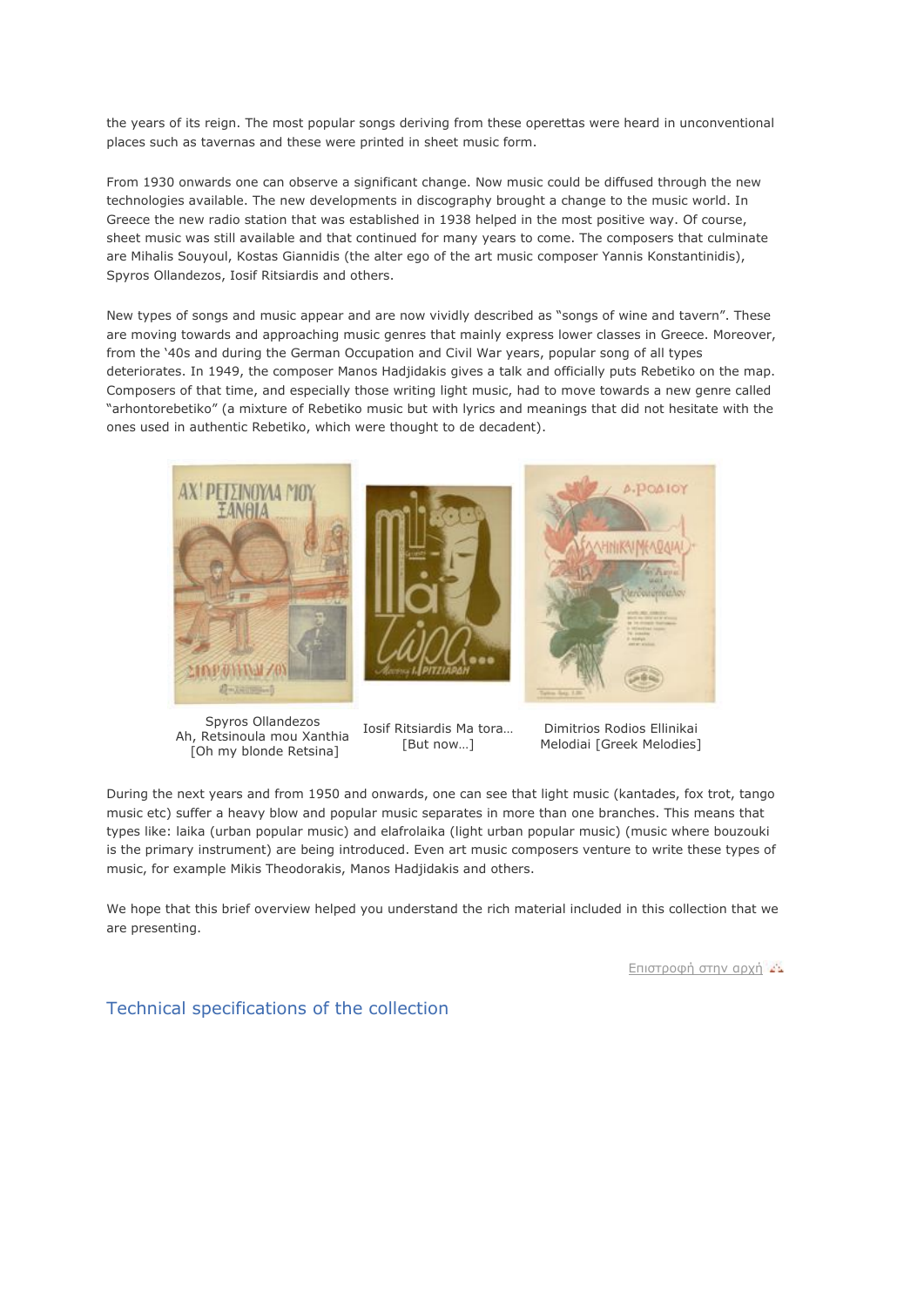Music Library of Greece realized the programme *Creation of a complete unit of documentation and promotion of Greek music*, funded by the operational programme "Information Society" (3rd European Community Support Framework, 2000– 2006);); it includes the digitized archives of the composers Mikis Theodorakis, Εmilios Riadis, George Poniridis, Frank Choisy, the Nileas Kamarados Archive, the collections of manuscripts and Greek Songs that belong to the Library and also the Domna Samiou Archive, which belongs to the "Domna Samiou Cultural Society of Folk Music". This digitization programme gave the Library the opportunity to digitize seven out of twelve of its main archives and collections.



The digitization programme ran for 18 months from September 2005 to February 2007 and the digitized documents amounted at 264.385. The selection of the material was based on four major criteria: 1) user's interests and needs, 2) making full use of already existing metadata, 3) the opportunity to digitize material that would not have been possible otherwise (eg. hiring a specialist such as a sound engineer), 4) material that was or would have been free of intellectual property rights near the completion of the project or material that we had the permission of the composer to offer it as free web-content.

The Collection of Greek songs fulfilled all of the factors mentioned above and naturally became part of the material that was digitized. This collection was already catalogued and had a certain amount of metadata available. These were: name of the composer, song title, title of the major work or collection that each song was deriving from, lyricist, place of publication, year of publication and publisher. These metadata existed in excel and access files. During the digitization period musicologists that were hired within the framework of this project, worked on enriching the available metadata, correcting possible errors and adding metadata on a specifically-build database. Due to the fact that a certain amount of metadata already existed we decided to build a custom-made schema of metadata elements. However, soon enough we realized that this schema, although it may suit our needs up to a certain point, had major drawbacks in terms of interoperability. Therefore, we made a new decision to change this and use Dublin Core metadata Element Set instead.

[Επιστροφή](http://old.mmb.org.gr/page/default.asp?id=5001&la=2) στην αρχή

#### Portal

The outcome of this digitization process has been deposited in a new portal that was created in 2008. The acronym of it is DIGMA (Digital Greek Music Archive) and one can find it in [http://digma.mmb.org.gr.](http://digma.mmb.org.gr/) All the material that has been digitized appears in this portal, according of course intellectual property laws within the European Union. Music works that are on the public domain appear in full in the portal along with the appropriate metadata. As far as the Collection of Greek Songs is concerned, the ones that are in the public domain amount to 325 and these are offered as free web-content that can be viewed and printed. The remaining digitized songs, that lead up to 6000, are being added in the portal yearly as they come out of the intellectual property law restrains. Furthermore, from January 2010, and in order to promote research on this material, we have decided to offer all metadata and first page images of these songs that are still copyrighted. It's important to mention that quite a few parts of the portal have already been translated in English and we are currently working on translating the full amount of metadata and information.

[Επιστροφή στην αρχή](http://old.mmb.org.gr/page/default.asp?id=5001&la=2)

### Final Remarks